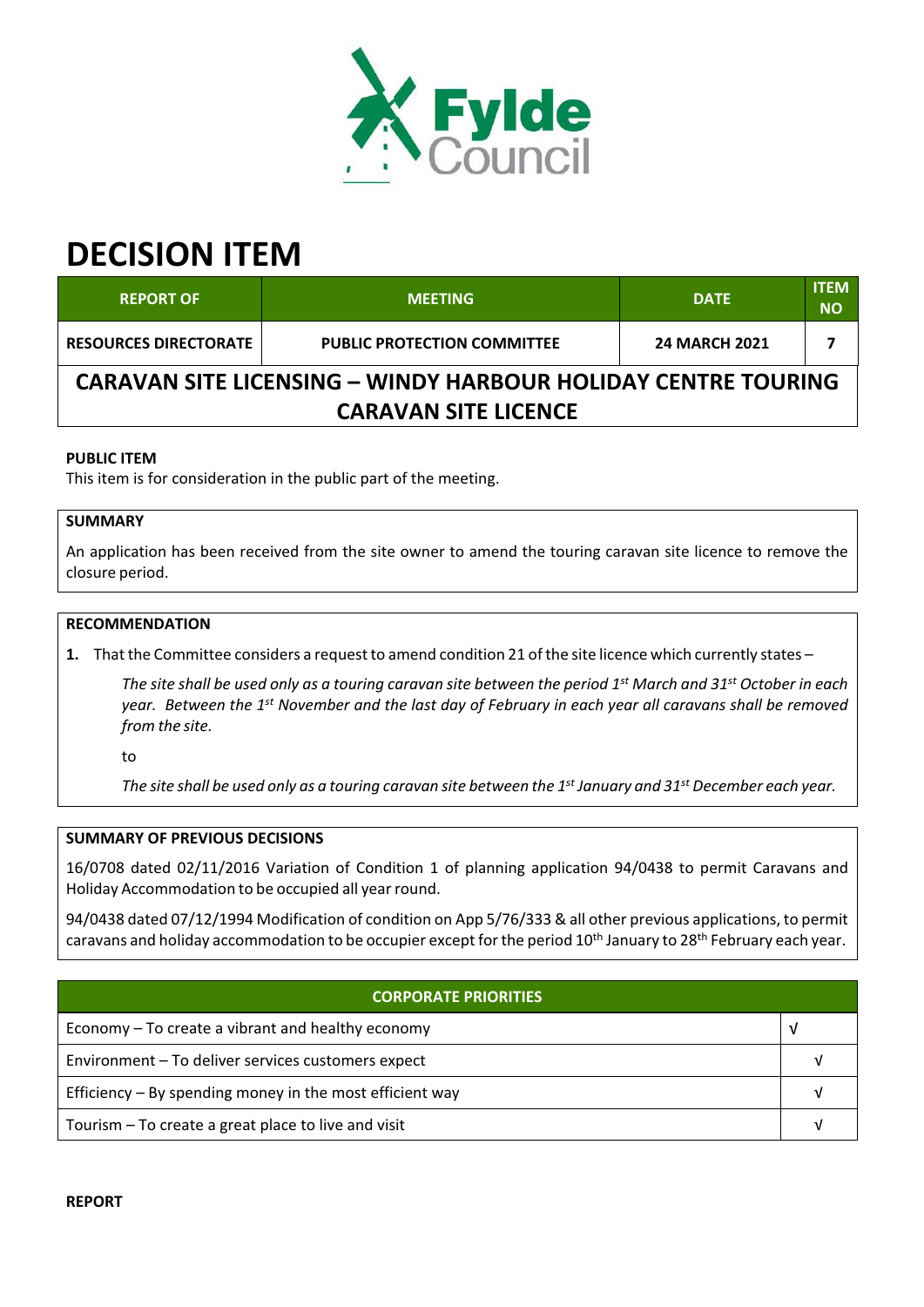- 1. Windy Harbour Holiday Park benefits from a touring caravan site licence allowing for 130 caravans to be stationed on the site at any one time. (Appendix 1)
- 2. An application was received on 16<sup>th</sup> November 2020 (Appendix 2) to amend condition 21 of the site licence issued on 17 th August 1990 which currently states

The site shall be used only as a touring caravan site between the period 1<sup>st</sup> March and 31<sup>st</sup> October in each year. Between the 1st November and the last day of February in each year all carayans shall be removed *from the site.*

to

The site shall be used only as a touring caravan site between 1st January and 31st December each year.

- 3. The planning department have granted permission for the site to be used all year round under planning consent 16/0708 and have confirmed that they have no objectionsto the grant of the variation application (Appendix 3).
- 4. Lancashire Fire & Rescue Services have been consulted on this application and have not expressed any concerns.
- 5. An email was sent to the agent working on behalf of the applicant to ask them to consider agreeing that the following conditions be added to the licence if the variation is approved –

Touring caravans shall be occupied for holiday purposes only and not as a person's permanent, sole or main *place of residence.*

*The licence holder must keep the following recordsfor each touring caravan on site:*

- *a. The names and current home address of the owner; and*
- *b. Documentary evidence of the current home address of the owner*
- *c. and must allow the licensing authority to inspect them at any reasonable time.*

The licence holder must, if requested by the licensing authority, ask the owner of any touring caravan on site *to give to the licence holder:*

- *a. The name and current home address of each adult occupier; and*
- *b. Documentary evidence of the current home address of each adult occupier and must forward them to the licensing authority when received.*

The agent has responded to confirm that their clients approves the addition of these conditions.

| <b>IMPLICATIONS</b> |                                        |
|---------------------|----------------------------------------|
| Finance             | None arising directly from the report. |